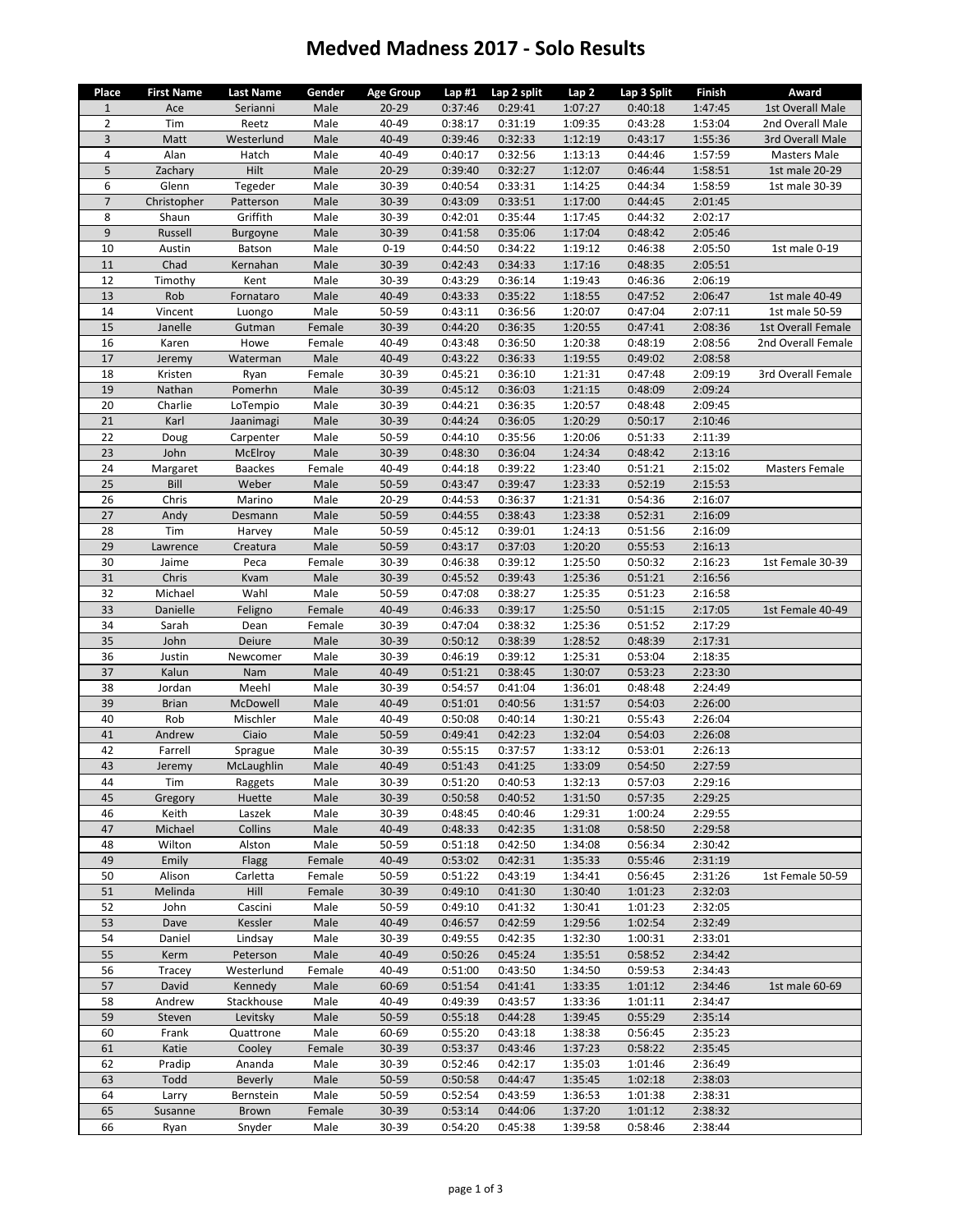## **Medved Madness 2017 ‐ Solo Results**

| Place      | <b>First Name</b>   | <b>Last Name</b>   | Gender           | <b>Age Group</b> | Lap#1              | Lap 2 split        | Lap 2              | Lap 3 Split        | Finish             | Award            |
|------------|---------------------|--------------------|------------------|------------------|--------------------|--------------------|--------------------|--------------------|--------------------|------------------|
| 67         | Michael             | Ryan               | Male             | 30-39            | 0:54:04            | 0:44:13            | 1:38:17            | 1:00:59            | 2:39:16            |                  |
| 68         | Anne                | Esposito           | Female           | 50-59            | 0:55:02            | 0:44:42            | 1:39:44            | 1:00:14            | 2:39:58            |                  |
| 69         | Ashley              | VanBrocklin        | Female           | 30-39            | 0:53:41            | 0:45:33            | 1:39:13            | 1:00:49            | 2:40:02            |                  |
| 70         | Joseph              | Packard            | Male             | 50-59            | 0:55:23            | 0:44:09            | 1:39:32            | 1:00:50            | 2:40:22            |                  |
| 71         | Robert              | Elder              | Male             | 30-39            | 0:50:10            | 0:47:15            | 1:37:24            | 1:03:59            | 2:41:23            |                  |
| 72         | Serafina            | Chinappi           | Female           | 30-39            | 0:57:16            | 0:45:44            | 1:43:00            | 0:59:36            | 2:42:36            |                  |
| 73         | Mike                | Koron              | Male             | 50-59            | 0:54:23            | 0:46:24            | 1:40:46            | 1:02:22            | 2:43:09            |                  |
| 74         | Peter               | Albrecht           | Male             | 40-49            | 0:50:07            | 0:47:39            | 1:37:46            | 1:09:03            | 2:46:49            |                  |
| $75\,$     | Mike                | Kabat              | Male             | 50-59            | 0:54:17            | 0:45:45            | 1:40:02            | 1:07:04            | 2:47:06            |                  |
| 76         | Barbara             | McCloud            | Female           | 20-29            | 0:57:15            | 0:48:39            | 1:45:54            | 1:01:56            | 2:47:50            | 1st Female 20-29 |
| 77         | Roger               | Dahl               | Male             | 50-59            | 0:53:26            | 0:44:03            | 1:37:29            | 1:10:49            | 2:48:18            |                  |
| 78         | John                | Natale             | Male             | 40-49            | 0:50:00            | 0:48:55            | 1:38:54            | 1:09:29            | 2:48:23            |                  |
| 79         | Shea                | Coleman            | Female           | 30-39            | 0:57:14            | 0:48:34            | 1:45:48            | 1:03:21            | 2:49:09            |                  |
| 80         | James               | Castiglione        | Male             | 40-49            | 0:56:22            | 0:48:40            | 1:45:02            | 1:04:49            | 2:49:51            |                  |
| 81         | Becca               | Patros             | Female           | 30-39            | 0:57:12            | 0:48:03            | 1:45:15            | 1:04:45            | 2:50:00            |                  |
| 82         | Michael             | <b>Burke</b>       | Male             | 30-39            | 0:57:13            | 0:48:05            | 1:45:17            | 1:04:45            | 2:50:03            |                  |
| 83         | Janae               | Ryan               | Female           | 30-39            | 0:58:47            | 0:49:30            | 1:48:17            | 1:02:42            | 2:50:58            |                  |
| 84         | Erik                | Ryan               | Male             | 40-49            | 0:58:47            | 0:49:31            | 1:48:18            | 1:02:41            | 2:50:59            |                  |
| 85         | Michael             | Harasimowicz       | Male             | $20 - 29$        | 0:58:19            | 0:50:18            | 1:48:37            | 1:02:39            | 2:51:17            |                  |
| 86         | Timothy             | Clark              | Male             | 30-39            | 0:58:20            | 0:50:38            | 1:48:58            | 1:02:19            | 2:51:17            |                  |
| 87         | Rachel              | <b>DeBlieck</b>    | Female           | 40-49            | 0:58:58            | 0:49:03            | 1:48:01            | 1:03:58            | 2:51:59            |                  |
| 88         | Matt                | Steiner            | Male             | 40-49            | 0:59:16            | 0:48:14            | 1:47:30            | 1:04:30            | 2:52:00            |                  |
| 89         | Jennifer            | Skerrett           | Female           | 30-39            | 0:53:42            | 0:48:02            | 1:41:44            | 1:10:21            | 2:52:05            |                  |
| 90         | Julien              | Sebaa              | Male             | 30-39            | 0:56:57            | 0:47:47            | 1:44:43            | 1:07:33            | 2:52:16            |                  |
| 91         | Andrew              | DeBuyser           | Male             | 50-59            | 0:59:18            | 0:48:17            | 1:47:36            | 1:04:54            | 2:52:30            |                  |
| 92         | Kevin               | Roberts            | Male             | 40-49            | 0:59:15            | 0:48:56            | 1:48:11            | 1:04:38            | 2:52:49            |                  |
| 93         | Sharon              | <b>Brennan</b>     | Female           | 40-49            | 0:56:59            | 0:49:39            | 1:46:38            | 1:06:21            | 2:52:59            |                  |
| 94         | Davida              | Graham             | Female           | 40-49            | 0:55:22            | 0:46:37            | 1:41:59            | 1:11:19            | 2:53:18            |                  |
| 95         | Gail                | Stokoe             | Female           | 40-49            | 0:58:28            | 0:49:46            | 1:48:14            | 1:05:14            | 2:53:28            |                  |
| 96         | Jason               | Harasimowicz       | Male             | 20-29            | 0:58:19            | 0:50:39            | 1:48:58            | 1:04:32            | 2:53:30            |                  |
| 97         | Martha              | Hawksworth         | Female           | 40-49            | 0:59:30            | 0:48:26            | 1:47:56            | 1:05:46            | 2:53:42            |                  |
| 98         | Karen               | McCabe             | Female           | 50-59            | 0:59:33            | 0:48:26            | 1:47:59            | 1:05:45            | 2:53:44            |                  |
| 99         | Mark                | Harasimowicz       | Male             | 50-59            | 0:56:53            | 0:46:01            | 1:42:55            | 1:11:11            | 2:54:05            |                  |
| 100        | Joseph              | Diebold            | Male             | 30-39            | 0:59:15            | 0:51:12            | 1:50:27            | 1:04:00            | 2:54:27            |                  |
| 101        | Jennifer            | Disalvo            | Female           | 40-49            | 0:59:17            | 0:49:13            | 1:48:30            | 1:07:02            | 2:55:33            |                  |
| 102        | Dylan               | Jennings           | Male             | 30-39            | 1:02:46            | 0:49:15            | 1:52:01            | 1:03:58            | 2:55:59            |                  |
| 103        | David               | Davenport          | Male             | 60-69            | 0:52:57            | 0:49:55            | 1:42:52            | 1:13:32            | 2:56:24            |                  |
| 104        | Sean                | Kelley             | Male             | 40-49            | 0:59:58            | 0:49:35            | 1:49:33            | 1:06:54            | 2:56:27            |                  |
| 105        | <b>Brooke</b>       | Sofinowski         | Female           | 30-39            | 0:59:41            | 0:49:55            | 1:49:36            | 1:06:52            | 2:56:28            |                  |
| 106        | James               | Whorton            | Male             | 40-49            | 0:57:12            | 0:50:10            | 1:47:22            | 1:09:25            | 2:56:47            |                  |
| 107        | Lauren              | Pagano             | Female           | 50-59            | 1:01:10            | 0:47:45            | 1:48:55            | 1:10:32            | 2:59:27            |                  |
| 108        | Marla               | Cilento            | Female           | 40-49            | 1:01:11            | 0:47:45            | 1:48:56            | 1:10:40            | 2:59:36            |                  |
| 109        | Steven              | Savoca             | Male             | 50-59            | 1:00:31            | 0:51:51            | 1:52:23            | 1:08:28            | 3:00:50            |                  |
| 110        | AI                  | Marciano           | Male             | 50-59            | 1:00:40            | 0:50:14            | 1:50:53            | 1:10:17            | 3:01:10            |                  |
| 111        | Keith               | Pedzich            | Male             | 40-49            | 0:59:09            | 0:52:44            | 1:51:53            | 1:11:41            | 3:03:34            |                  |
| 112        | Julie               | Tobolski           | Female           | 30-39            | 1:02:44            | 0:50:37            | 1:53:21            | 1:10:53            | 3:04:14            |                  |
| 113<br>114 | Bambi               | Jasmin             | Female<br>Female | 40-49            | 1:03:01            | 0:53:14            | 1:56:15<br>1:56:17 | 1:08:14<br>1:08:12 | 3:04:29            |                  |
| 115        | Kathleen            | Reardon<br>Giraulo |                  | 50-59<br>50-59   | 1:03:02<br>1:03:02 | 0:53:16<br>0:53:14 | 1:56:17            | 1:08:13            | 3:04:29<br>3:04:29 |                  |
| 116        | Cheryl<br>Christine | Gurski             | Female<br>Female | 40-49            | 1:03:02            | 0:53:16            | 1:56:18            | 1:08:12            | 3:04:30            |                  |
| 117        | Jen                 |                    | Female           | 30-39            | 1:09:48            | 1:00:03            | 2:09:51            | 0:55:49            | 3:05:40            |                  |
| 118        | Jeffrey             | Lacey<br>Coppini   | Male             | 30-39            | 0:56:00            | 0:47:36            | 1:43:36            | 1:24:15            | 3:07:51            |                  |
| 119        | Tara                | Otto               | Female           | 40-49            | 1:02:02            | 0:51:04            | 1:53:06            | 1:16:40            | 3:09:46            |                  |
| 120        | Rick                | Doe                | Male             | 50-59            | 1:01:58            | 0:53:13            | 1:55:11            | 1:15:33            | 3:10:44            |                  |
| 121        | Shelby              | Kramer             | Female           | $20 - 29$        | 1:08:30            | 0:52:55            | 2:01:25            | 1:09:36            | 3:11:01            |                  |
| 122        | Michael             | Viscosi            | Male             | 50-59            | 1:03:19            | 0:53:23            | 1:56:42            | 1:15:19            | 3:12:01            |                  |
| 123        | Andrew              | Rudmann            | Male             | 50-59            | 1:00:04            | 0:53:03            | 1:53:08            | 1:20:43            | 3:13:51            |                  |
| 124        | Tom                 | Sweeney            | Male             | 50-59            | 1:00:02            | 0:57:13            | 1:57:15            | 1:18:44            | 3:15:59            |                  |
| 125        | Christine           | LaHaye             | Female           | 30-39            | 1:08:17            | 0:53:05            | 2:01:21            | 1:15:08            | 3:16:29            |                  |
| 126        | Karen               | Ardilio            | Female           | 30-39            | 1:08:17            | 0:53:22            | 2:01:39            | 1:15:12            | 3:16:51            |                  |
| 127        | Nicole              | <b>Briggs</b>      | Female           | 30-39            | 1:04:23            | 0:56:05            | 2:00:28            | 1:17:41            | 3:18:09            |                  |
| 128        | Jon                 | Hardy              | Male             | 30-39            | 1:03:06            | 0:57:33            | 2:00:39            | 1:17:42            | 3:18:21            |                  |
| 129        | Laura               | Robbins            | Female           | 30-39            | 1:03:11            | 0:57:25            | 2:00:36            | 1:17:48            | 3:18:24            |                  |
| 130        | Jady                | Simmons            | Female           | 40-49            | 1:08:01            | 0:57:00            | 2:05:01            | 1:13:52            | 3:18:53            |                  |
| 131        | John                | Tarduno            | Male             | 50-59            | 1:01:25            | 0:55:29            | 1:56:54            | 1:22:02            | 3:18:56            |                  |
| 132        | Carl                | Camille            | Male             | 50-59            | 1:09:19            | 0:55:44            | 2:05:03            | 1:13:57            | 3:19:00            |                  |
|            |                     |                    |                  |                  |                    |                    |                    |                    |                    |                  |